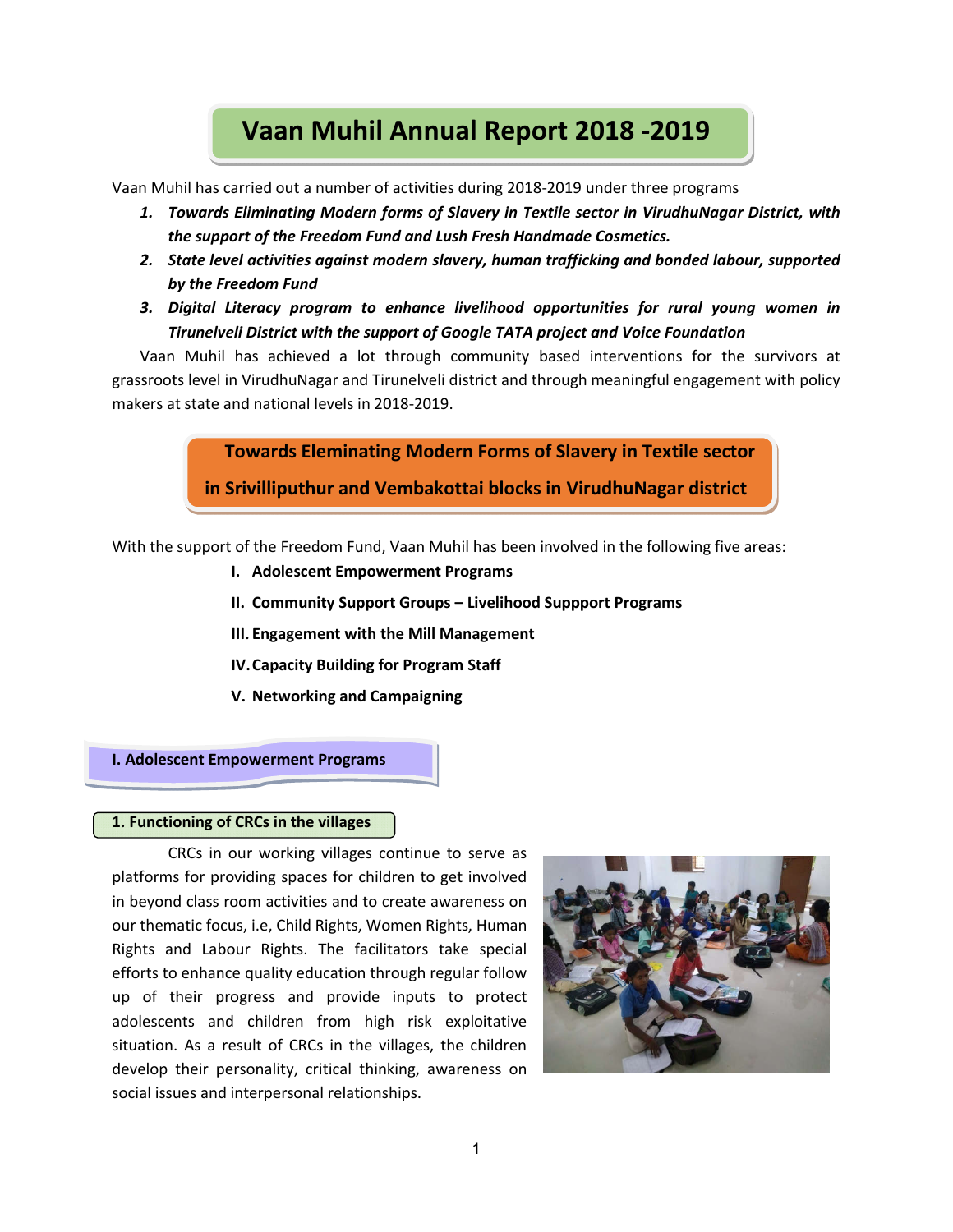#### **2. Health Camps**

Vaan Muhil project team organized eight one day health camps for adolescent girls and young women in eight villages during one year. Out of the total (695) who attended the camps, 634 were adolescent girls and current and ex mill workers from 25 villages in two blocks. Girls were referred to project team organized eight one day health camps for adolescent girls and young<br>ges during one year. Out of the total (695) who attended the camps, 634 were<br>current and ex mill workers from 25 villages in two blocks. Girl



various hospitals for further treatment by the doctors various hospitals for further treatment by the doctors<br>after the medical camps. The project team had a tie up with the Meenachi Mission Hospital, Madurai, and Hanumantha Homeopathy Clinic, Sivkasi for these medical camps. The medical team created awareness among the adolescents on adolescent period and health related issues for them. The adolescent girls were able to understand the problems of their adolescent period and benefitted out of these medical camps. The Community Support Groups extended all possible help to the project staff to organize these medical camps in their respective villages.

#### **3. Career guidance courses**

The project team organized seven one day career guidance courses for girls and boys studying secondary school. 869 students benefitted out of the career guidance programs organized in the academic year. Study materials for competitive exams were also distributed to the boys and girls, who are interested in preparing the TNPSC exams. Special coachings were organized in a couple of villages for the interested AB groups to prepare for the exams. The students were given motivational inputs as to their future career after +2 exams and



they were given a number of graduate courses that they can choose after +2. These courses are also helpful to them to set a goal in their life and clear plan for their future.

#### **4. Exposure visits and Summer Camps f for AG girls and CRC children**

The project staff took extra effort to organize exposure visits for AG girls and special summer camps for CRC children in the academic year. The exposure visits to new centres of learning for the girls have been very useful to widen their thinking and the special summer camps in a number of villages for the CRC children. These camps include yoga, drawing competitions, arts from waste program, spoken English coaching and artificial jewellery making sessions in villages. A Total of 539 students benefitted in the special summer coachings.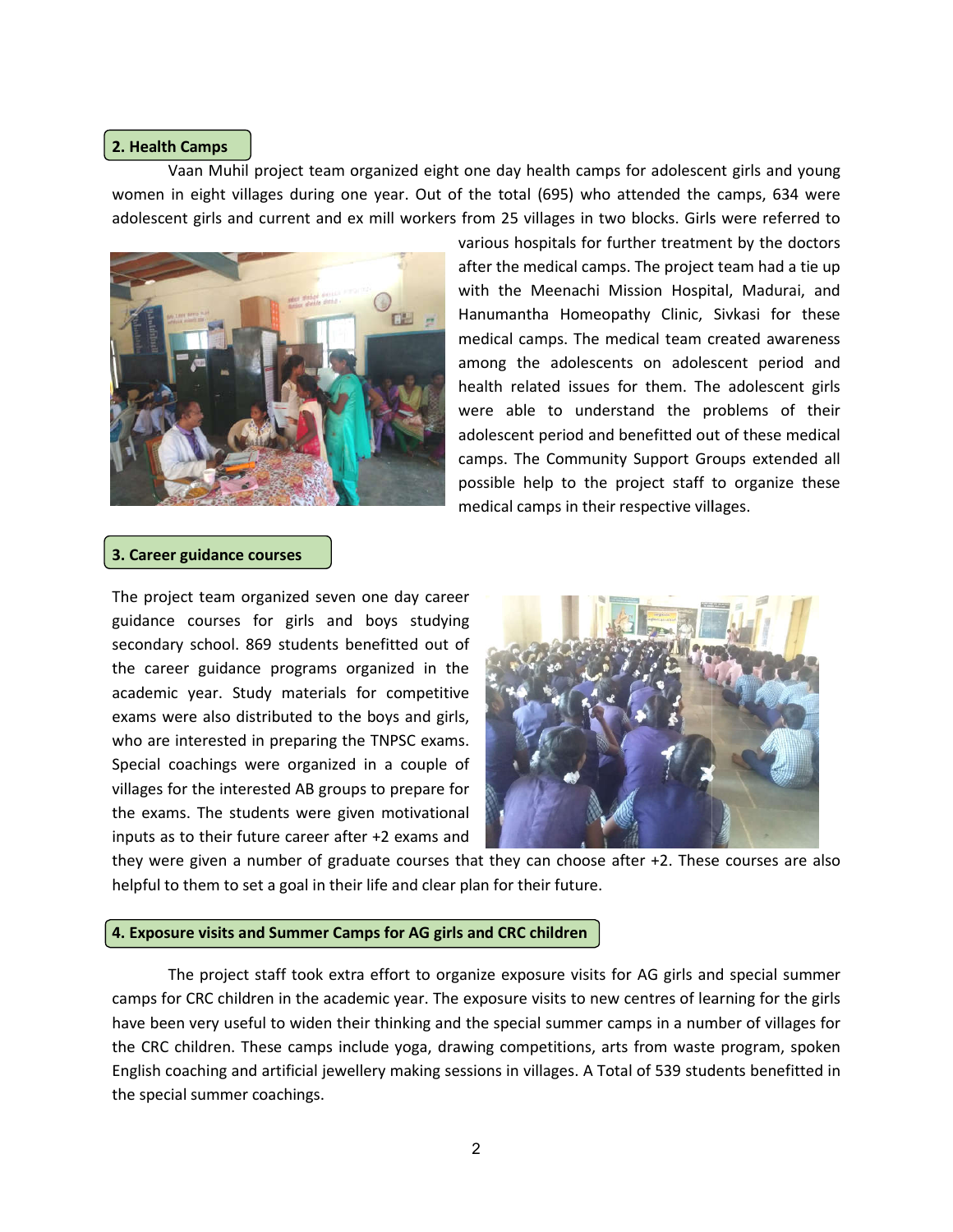A number of exposure visits were planned to children from the working villages to nearby towns, in some cases to far off places like Kodaikanal, Madurai, Kanyakumari, Thekkadi, Achankovil(kerala) and Tuticorin shipyard. The nearby places included Thiruvannamalai Temple, Saneevinadhar Temple, Andal Temple, Madha Temple, Srivilliputhur Rajapalayam Park and Alangulam Cement Factory. its were planned to children from the working villages to nearby<br>off places like Kodaikanal, Madurai, Kanyakumari, Thekkadi,<br>shipyard. The nearby places included Thiruvannamalai Temple,<br>ple, Madha Temple, Srivilliputhur Ra

#### **5. AG groups strengthening through refresher trainings / FBC**

The Facilitators conducted refresher trainings on Film Based Curriculum for adolescent girls

trainings further reinforce the key messages that were given during the FBC trainings last year. These regular meetings pave way for meaningful interaction with adolescent girls about the messages in the sessions after viewing 'Call Me Priya'.

The FBC training to the AG groups and the key messages that are given through training slowly work among the AG girls. "Call me Priya" film made a profound impact on the girls, particularly



those mill workers, who identify themselves in the character of Priya in the film and explore to find out solutions for their problems.

#### **II. Community Support Grups – Livelihood Support Programs**

#### **1. FBC Training to CSG members**

Film Based Curriculam trainings to CSG members have been organized by project staff in all working villages and the members are eagerly taking part in the trainings. The CSG members, after attending the



trainings, begin to understand the various dimensions of mill work, involving the adolescent girls and young women. They are able to understand the aspirations of these working adolescent girls, besides the hardships and ordeal they undergo in the mill during working hours. "Call me Priya" creates ripples in their minds and the members begin to grasp the their minds and the members begin to grasp the<br>overall issue, revolving around mill related work and its far reaching implications. The visuals carry clear message to the audience than a series of lectures. After the film, they are able to raise questions to the facilitators about modern y clear message to the audience than a<br>es of lectures. After the film, they are able to<br>e questions to the facilitators about modern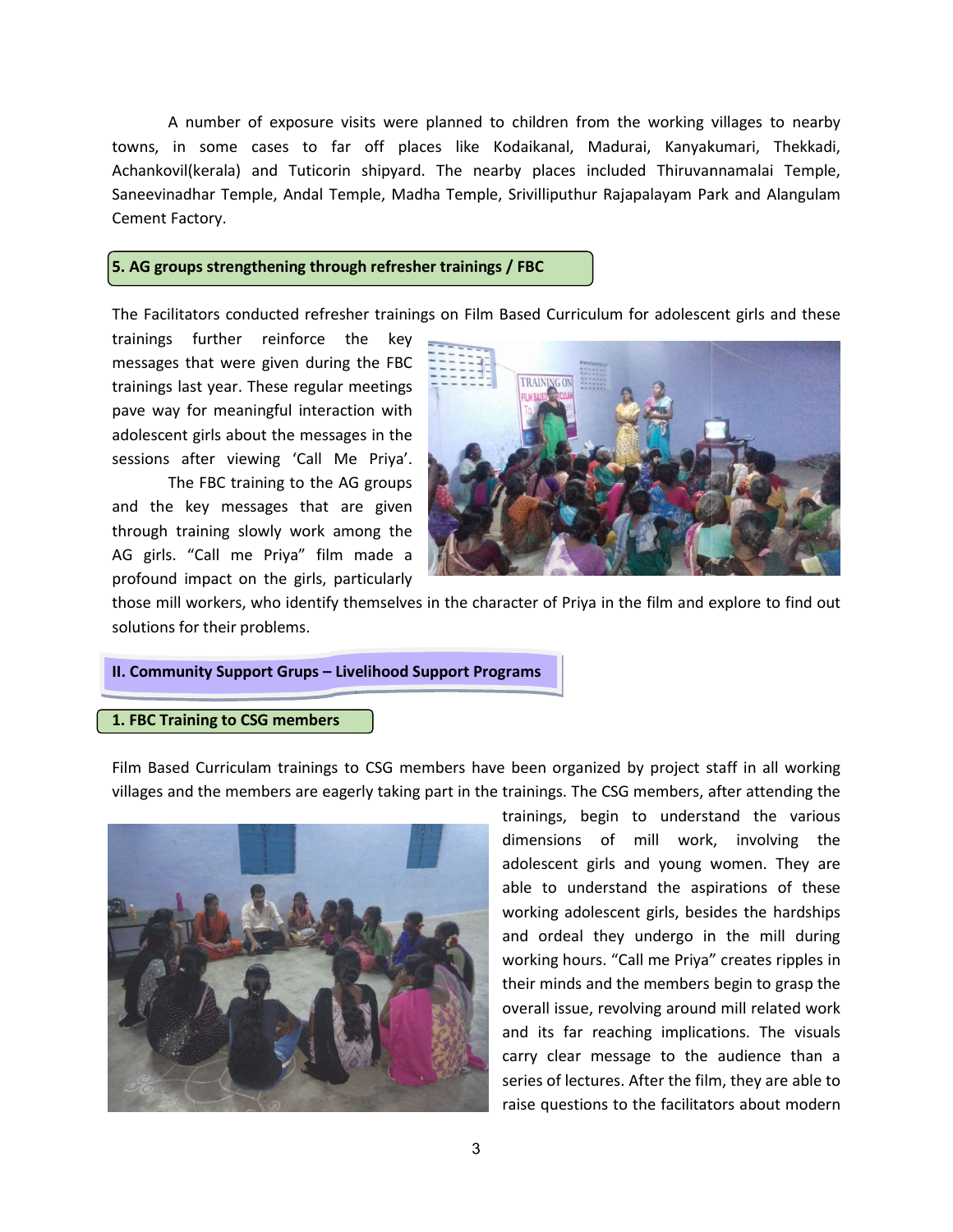forms of slavery in textile sector, basic information about workers' rights, minimum wages, working hours.

#### **2. Linkages to Government Schemes and services**

The facilitators have taken efforts to make linkages with Government schemes and services during the reporting period. Out of the total number of applied for various benefits, 646 beneficiaries from 35 villages have benefitted through various linkages to Government Schemes and services and maximum number of beneficiaries are from Chellampatty, Sevalpatty, Puthusennel Kulam, Noorsahipuram, Lakshmiapuram, Keezhanmarinadu, Edayapottalpatty, Perumpalcheri and Kurichiyarpatti from both blocks. The facilitators spent their time in meeting the Government officials and concerned departments to get the benefits / schemes.

#### **3. Vocational and skill development training**

With the view of rehabilitating the adolescent girl workers and survivors of bonded labour, Vaan Muhil project staff have supported 34 deserving young women for vocational and skill development during the reporting period. Besides, interested boys and girls have taken certificate courses supported by Panchayat Union Office. The project staff take extra effort to explore employment opportunities for these trained adolescent girls, after the training period.

#### **4. Strengthening Self Help Groups**

Efforts are on to strengthen the Self Help Groups that were formed last year in our working villages. Totally 52 women SHGs are functioning in the working area and 30 of groups received bank loans to the tune of Rs.75 lakhs. These group members including survivors of mill work or female family members, have been supported with training inputs on group formation, book keeping and linkages with financial institutions. Anbu Self Help Group in Kurichiyarpatti has received Rs. 6 Lakhs loan from Union Bank of India and the facilitator played a key role in keeping the group members together and guide them in right direction. Her support has been a great help to the group members.

#### **5. Microenterprises Development**

Totally 33 women from the working villages have benefitted from the working villages have benefitted out of the support for Micro enterprises during the reporting period. With this minimum support that Vaan Muhil provides to them has been helpful to initiate the micro enterprises in their own villages and staff take efforts to make linkages with Government and other financial institutions to assist them to get more credits.

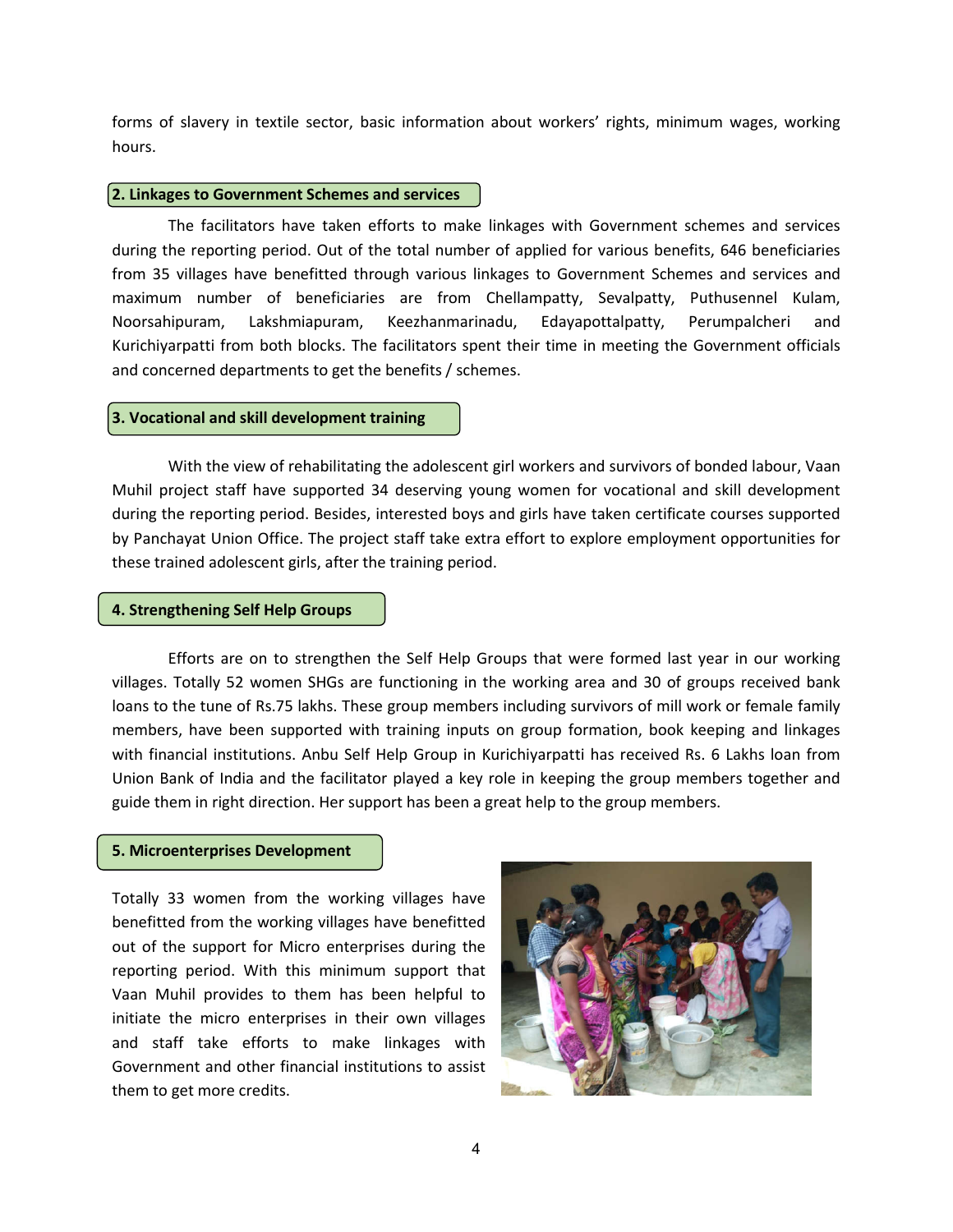#### **6. Increase in the awareness level on labour rights among Community Support Groups**

Refresher training on film based curriculum for CSG members and parents have been organized

to recall the learnings of the previous years. Regular meetings were organized for Community Support Groups to drive the message home, i.e, labour rights, meaning of bonded labour, sexual harassment, importance of girl child education and the role of CSG members in preventing young workers from entering high risk exploitative work situation. By way of creating awareness on labour rights and Vaan Muhil's interventions, four page IEC materials in simple Tamil were developed and distributed among the members



so that those who are able to read the contents can go through the same. Similarly AG girls are able to raise questions about the Wages, working hours, safety measures, health and working condition inside the mills.

### **7. Taking up common issues as a follow up of interface meetings**

Totally 14 interface meetings were held in one year in various villages,namely Perumpalcherry, Lakshmiapuram, P.Thiruvenkatapuram, Kothankulam, Subramaniyapuram, Puthusennel Kulam, Thulukkankulam and Chellampatty. Government officials and other stakeholders were invited for the interface meetings by the project staffs so that concrete issues were discussed in the meetings. The field

staff, along with concerned CRC facilitators and CSG members planned for the meetings in advance, meeting the SHG members and identified the key issues in the villages and prepared the people accordingly ahead of the meetings.

Besides, petitions were submitted to the officials for Need for separate ration shop, Construction of (Health) sub centre, Proper link roads



and better transportation facilities, Construction of common toilets, Removal of TASMAC shops, Better drinking water facilities, Improved Library facility, Repair of bridges, Improved drainage facilities, Better implementation of Government schemes, Improved waste management, OAP pension, disability assistance, and bank loans for SHGs from the people. The officials were able to explain to the people about their role and the possibilities of the demands being met by them.

A couple of demands were met after a series of meeting with the officials as follow up of the interface meetings. For instance, link road between Chellampatty – Kurichiarpatty - Korukkampatty which was in a very bad conditions was repaired as a result of interface meeting. This report on the damaged road was also published in a daily after the meeting.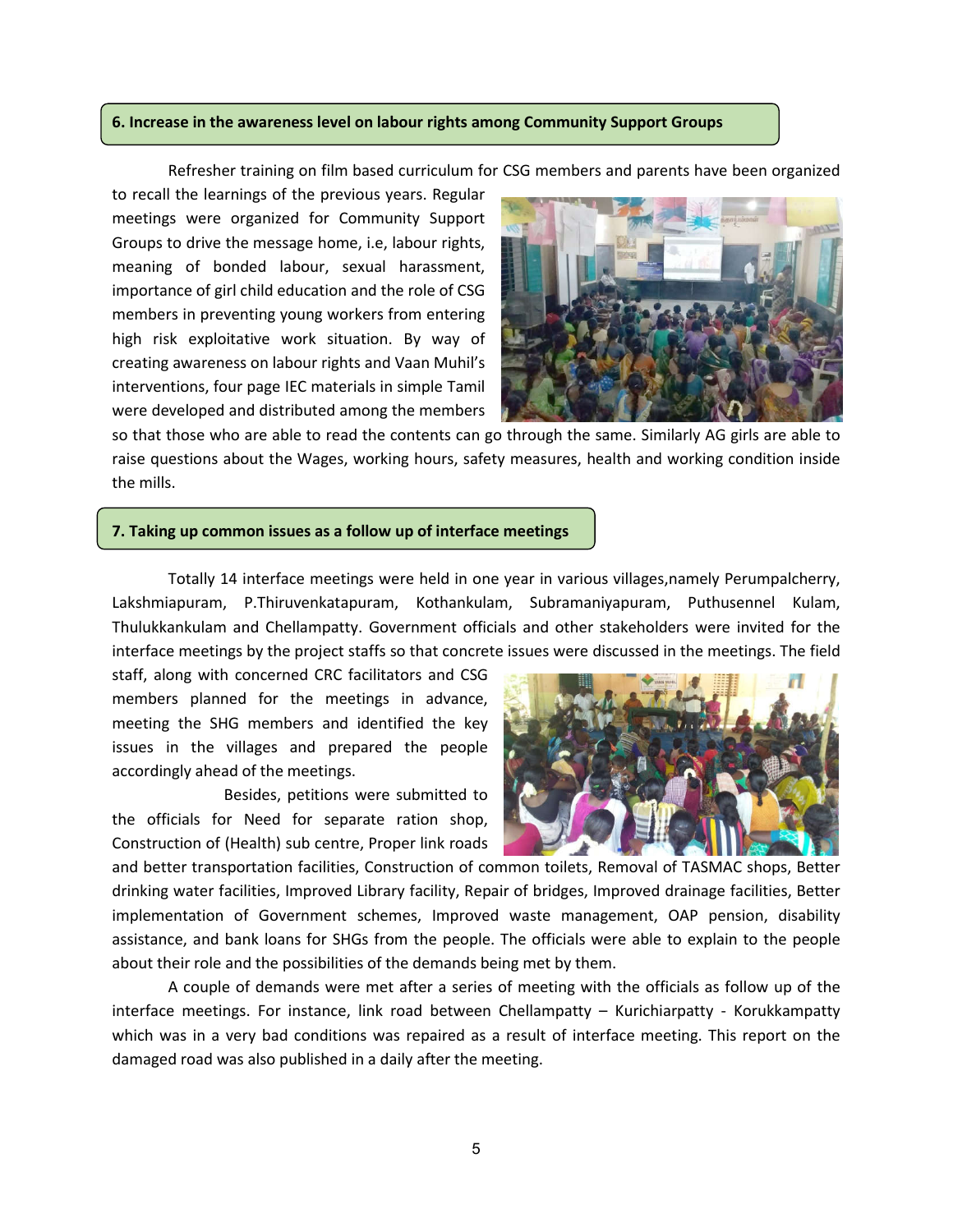#### **8. Meaningful Observance of Important days**

Some of the important days were meaningfully observed by the Adolescent gils groups and community support groups in the working villages. Besides Republic Day( $26<sup>th</sup>$  Jan 2018), May Day (01<sup>st</sup>

May 2018) the Independence Day  $(15<sup>th</sup>$  August 2018) and Gandhi Jeyanthi (2<sup>nd</sup> October 2018), wherein special Grama Sabha Meeings were conducted in many villages and good many AG girls and CSG members took active part in the meetings, important days such as Kamarajar Birth day (15.07.2018), which is celebrated as Education Day in Tamil Nadu, Anti Human Trafficking Day (30.07.2018) Teachers Day (05.09.2019) International Human Rights Day (10.12.2018), Children's Day (14.11.2018), International Women's Day (08.03.2019) were meaningfully observed, wherein CSG members and



villagers actively participate. This kind of observance creates awareness on the topics / themes among the village people and makes them involved in relevant themes / issues. Most of these important days are quite relevant to our thematic focus, particularly on girl child protection, bonded labour, human trafficking and modern forms of slavery.

#### **III. Engagement with the Mill Management**

#### **1. Legal Support**

Totally 14 workers received their PF dues from their mills*.* Out of the 14 that received the PF dues, five got the amount directly from the mills, while the remaining nine received from the PF office.

The project staff assisted one victim's family to approach the mills to receive the ESI pension benefits and has supported the other victims to draft petitions to the State Women Commission and to the District Legal Services Authority, Srivilliputhur. In the cases of two deaths in the mills that our team took up to the Public Hearing Chennai, petitions were sent to the State Women Commission once again to intervene in their matters so that the victims could get the remaining compensation amount at the earliest and FIR be registered against the mill for the deaths



occurred in the mills. The State Women Commission had sent letters to the Superintendent of Police, Vidudhu Nagar on 19.02.2019, directing the SP to register an FIR against the mill. The petitioners have approached the SP office along with the project staff, seeking direction to the mill.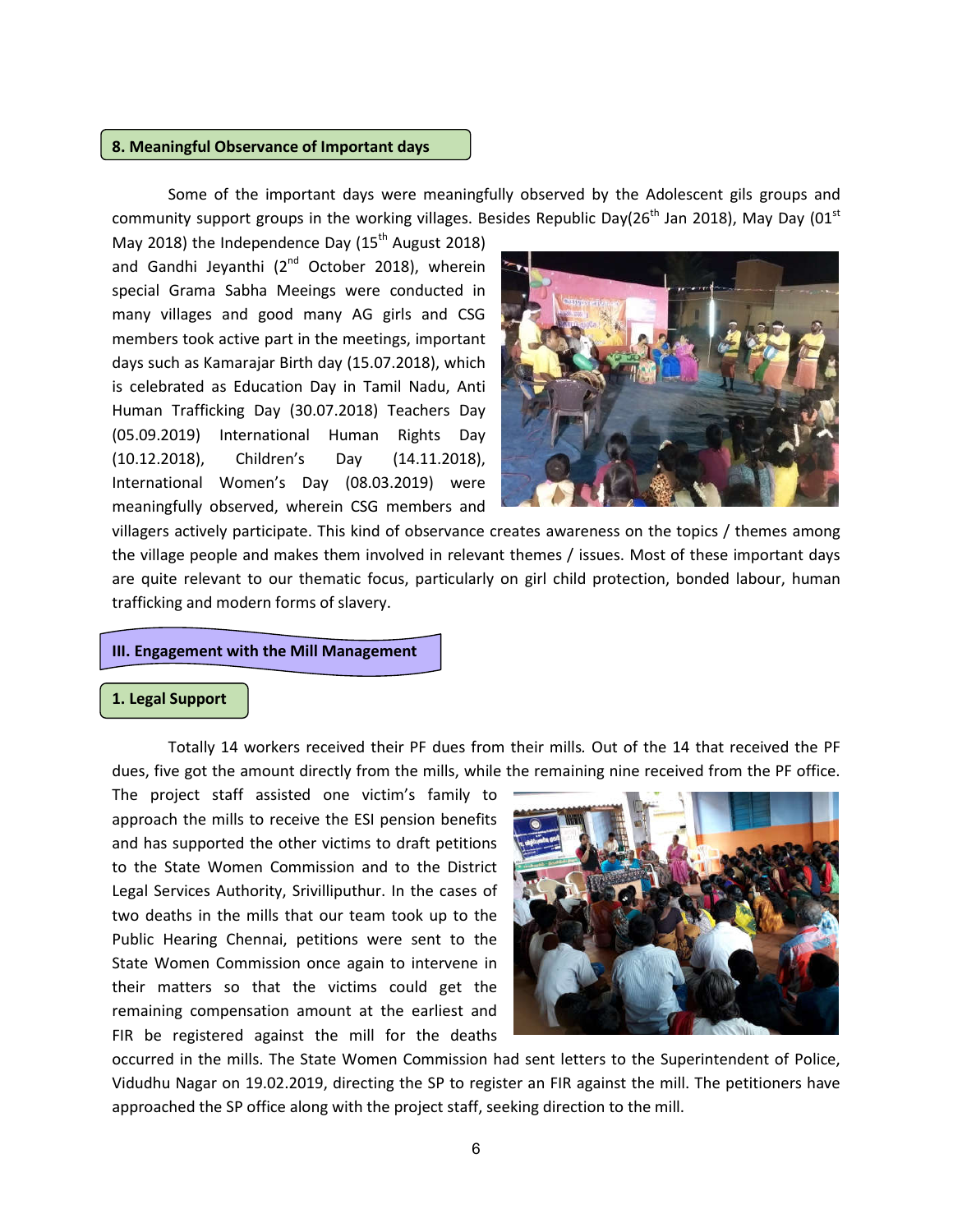### **2. Fact finding reports**

- $\triangleright$  A mill worker from Kanyakumari district working in Minister White Textile near Srivilliputhur died in a mysterious condition. There was a wordy duel among the mill workers in the textiles, which resulted in a murder of a co worker. On collecting the details after the murder of the mill worker, real facts relating to working conditions in the mills were highlighted in the fact finding report. The project team follows up the case, which is pending before Malli Police Station in Srivilliputhur.
- $\triangleright$  A young women mill worker from K.Thottiapatty within the limits of Vanniyampatty Vilakku near Sriilliputhur, belonging to Arunthathiyar community, was continuously sexually harassed by Esakkiraja from a nearby village. Unable to bear the shame, she hanged herself at home, when no one was there. As soon as the news reached the police station, the police officials arrested the accused immediately and remanded him to judicial custody. But the question here is why should she hang herself. She must be bold enough to lodge a criminal complaint and put the accused behind the bars, instead of having lost her life unnecessarily. The project staff make use of her case to educate the adolescent girls, who have suicidal thought, after this kind of incidents.

#### **3. Initiate dialogue with mill owners**

The project staff made several attempts to enter the mills in Srivilliputhur area continuously during the year. A handout on the need of ICC, the nature and composition of the ICC inside the mill has been prepared by the project team to explain to the mill management about the functioning of the ICC.



#### **4. Formation of Migrant workers groups**



Three migrant workers groups have been formed in Srivilliputhur and Vembakkottai blocks during the year. The project staff have been in touch with the migrant workers groups in Keezhanmarainadu in Vembakkottai block and Edayankulam in Srivilliputhur block. They have collected preliminary details about their living and working conditions in the mills. The staff have listed out the required support to the migrant workers groups in the two blocks, mainly awareness creation, educational support to their children and health camps. These

supports along with regular visits to their areas will be organized.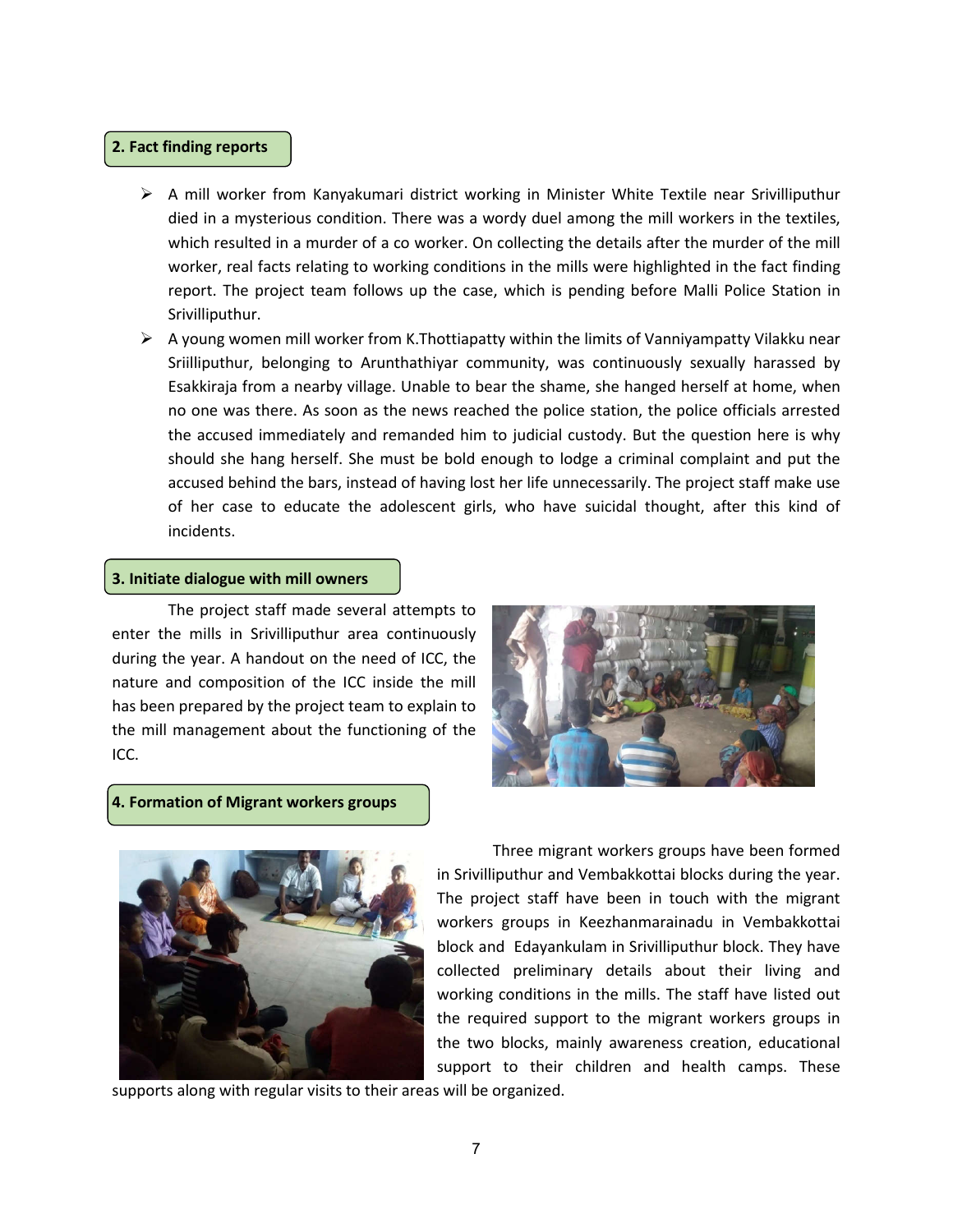#### **5. DLSA follow up on the Hostel Registration in the Mills**

As a result of our continuous engagement with the DSLA on the enforcement of Hostel Registration Act in the mills in Virudhu Nagar district, followed by our petition to the DLSA in 2017, the Secretary, DLSA has directed the District Social Welfare officer, Joint Director (Industrial Safety and Health) in Virudhu Nagar and Sivakasi to ensure whether all hostels in Textile mills are properly registered under the Act and to report to the DLSA about this. We are following it up and approaching the DLSA for further action, in case of non-compliance by the mills. *The Secretary, DLSA has sent circulars to the District Social Welfare Officer, Joint Director (Industrial safety and Health) in Virudhu Nagar and Sivakasi, quoting Vaan Muhil's intervention, report and demand put forth.* More hostels in the mills have been registered with the instructions from the DLSA but Vaan Muhil could not get the full details from the officials as to the number of Hostels registered under the Act.

#### **6. Participation of CSG and AG members in Grama Sabha Meetings**

The active participation of CSG and AG members in two Grama Sabha Meetings (January 26, Republic Day and May Day) during the reporting period helped the communities to raise their voices and grievances in the local governance (Athikulam Deventhri and R.K Pudur). They were able to raise important issues relating to basic amenities such drainages, repair of road, construction of public toilets,



construction of small bridges / check dams, cleaning of villages and so on (Thulukkankulam, Lakshmipuram and Acham Thavithan). They also demand the govt officials for inadequate funds allotted to their village and improper use of funds for construction of Toilets (Pulipanpatty and Rasapatty). In Noorsahipuram the CSG members and AG girls brought the non-repair of roads and land patta issues to the knowledge of the District Collector when he visited the village. In Edayapottalpatty village, the CSG members highlighted the issue of manual scavengers and

collecting garbage / distribution of dustbins to all areas in the villages.

# **VI. Capacity Building for Program Staff 1. Staff orientation and Monthly reviews**

Vaan Muhil organized orientation programs once in a Quarter and regular monthly reviews to evaluate the performance of the project staff and CRC facilitators. Two orientations were conducted for the staff during the reporting period. Inputs were given to them on workers' rights, child right and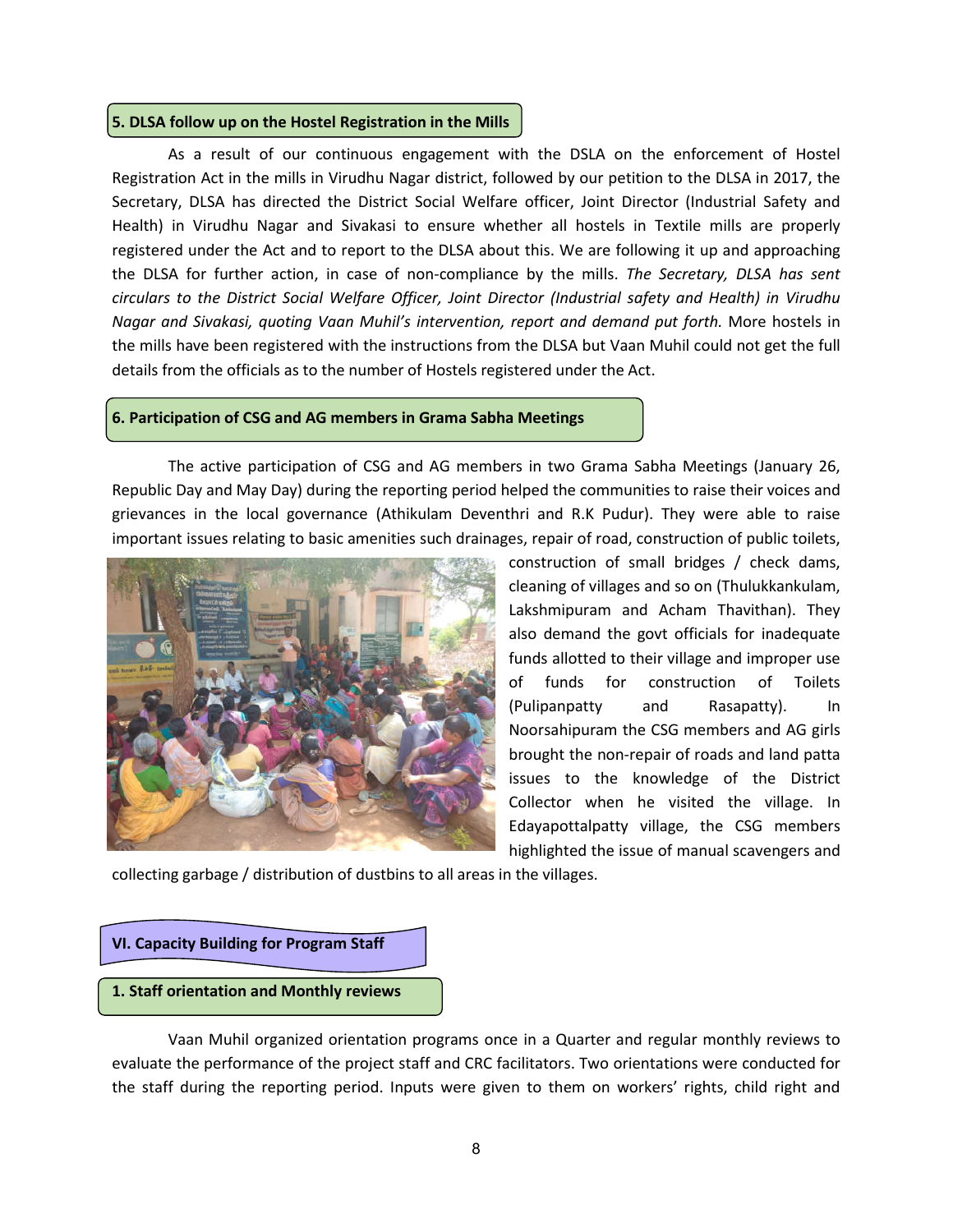women rights in the orientation programs and sharing of the CRC facilitators in the monthly review meetings helped the project staff to work out details for future planning.

# **2. ALC visits and 3-E Tool Workshops in Madurai and Dindigul**



Vaan Muhil staff gained knowledge out of the two workshops conducted by ALC for all partners  $(12<sup>th</sup>$  May and 22<sup>nd</sup> and 23<sup>rd</sup> May 2018 in Madurai). The detailed workshops on 3-E Tool made our project staff understand the tool to evaluate the external environment and to analyze the factors involved in and finally to reach out a conclusion before they select an activity or a trade. Many doubts were clarified by the resource persons as to how far these trades and livelihood options were viable and sustainable and how to practically apply the tools to different traders under livelihood, skill development and enterprise promotion towards the implementation of the project activity in the following year. The practical sessions with more exercise were useful to our project team to carry not our activities in the Quarters to come.

#### **3. Legal Training for Partners in Dindigul**

The one day legal consultation for all FF partners in Dindigul on 19.05.2018 was helpful to identify our needs, gaps and strategies in terms of legal interventions for our focus groups in our working villages. The resource persons could clarify all the doubts that the partners raised in the program and to consolidate all the points that came up in the discussion. The one day interaction was a prelude to all possible legal interventions to the mill workers and other community members in our working villages. We were able to list out possible areas of interventions with the support provided by the team.

#### **4. Three days training on Financial Management in November in Namakkal**

The three day training on Financial Management by CPA in November in Namakkal was very helpful to all partners and Vaan Muhil learnt a lot on various related topics such as financial policy, budgeting, internal control systems, accounting, recording of transaction, legal compliances, reporting and auditing. The intensive training by CPA Auditors gave us updated information related to above mentioned topics and legal requirement that are needed for NGOs. The group exercises and case studies presented to us were very good in learning these things and these exercises made the sessions were lively, participatory and enriching.

#### **5. Facilitators' conference in VirudhuNagar**

The second district level conference for all facilitators of the four Freedom Fund Partners in VirudhuNagar district was held at VirudhuNagar Town on 07.12.2018. The conference provided a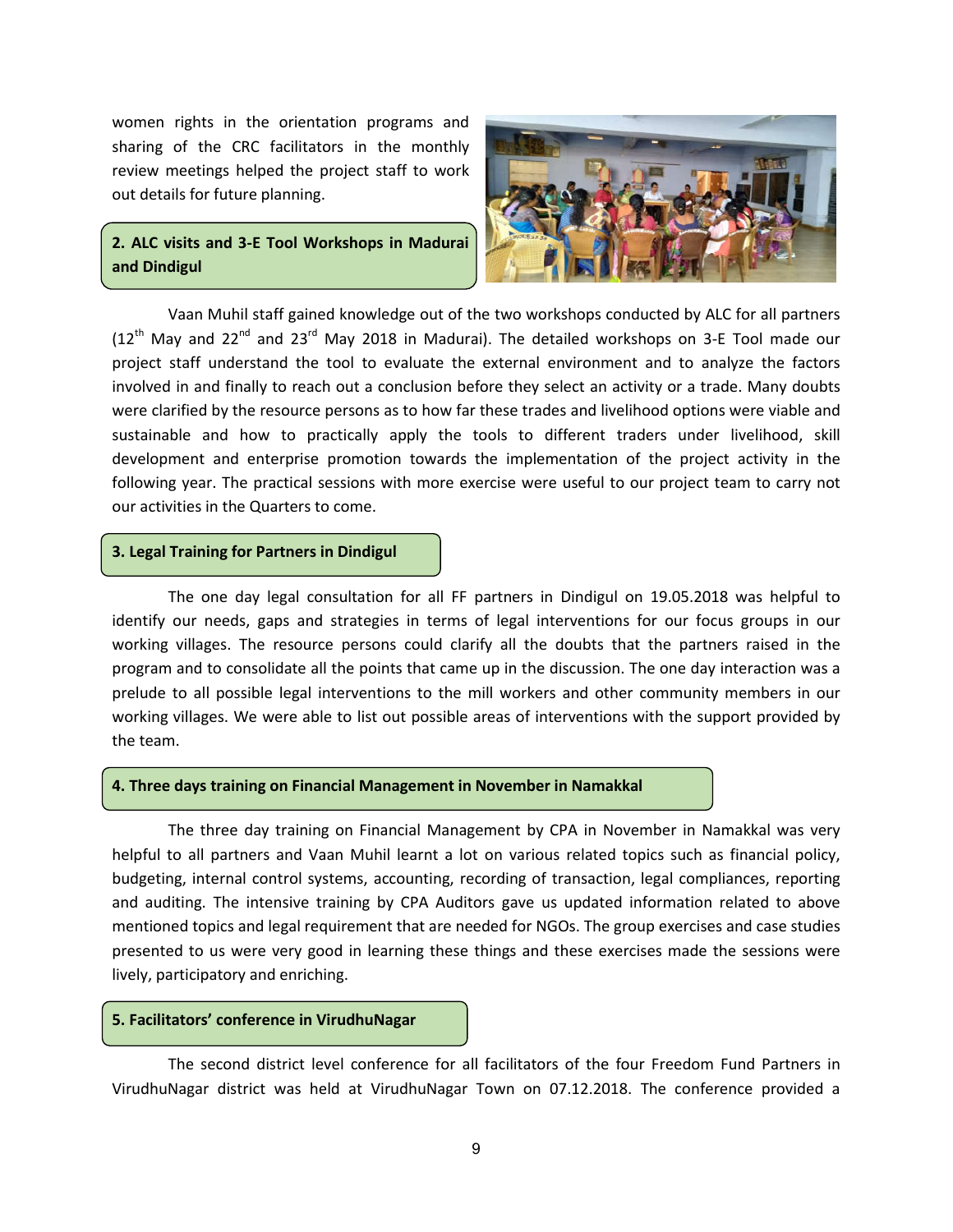platform for all facilitators to share their work experiences, practical difficulties and best practices in the implementation of the project. The inputs on Sexual harassment at work place given by Dr. P. Bala Murugan were very useful to all facilitators and the participation of the members from DLSA and other departments in the first session was a motivation for the



facilitators. The cultural programs performed by the facilitators in the afternoon brought more joy and closeness among them.

#### **6. Follow up of SDGs and Labour**

As a follow up of the one day consultation on SDGs, oneday statelevel workshop was organized by TamilNadu Alliance in Madurai on 17.05.2018 and Vaan Muhil took part in a series of consultations and follow up activities in Chennai, initiated by SDG Watch. Concrete action plans were worked out to highlight goal 8.7 and corresponding targets in goals 1,2,4,5 and 16. As partner of Campaign Against Camp Coolie System, Vaan Muhil took active part in a couple of district level programs on SDGs and distributed the posters, prepared by CACCS on SDGs during the reporting period.

#### **IV. Networking and Campaigning**

#### **1. One day District level Conference for CRCFacilitators/ Volunteeres in Sivakasi on 17.06.2018**

The one day district level conference, organized by the four Virdhu Nagar FF partners in Sivakasi on 17.06.2018 for all facilitators and volunteers provided platform for them to share their best practices in their working villages, discuss the challenges they face in the field and their grievances they have in the working areas. The sharing of facilitators from other partners was a very good learning for our facilitators and they also had an opportunity to speak about their achievements, best practices and challenges. The input session on ESI and PF benefits by the resource person in the morning session was a solid input to all facilitators, who could understand the entire benefits of ESI and PF for the mill workers.

#### **2. Taking part in IWG meetings in Kolkotta**

Vaan Muhil has taken active part in two Interim Working Group meetings held in Kolkotta during this reporting period. Taking part in the national level consultations / meetings, particularly on the Trafficking of Persons Bill gave us an overview of the developments that are taking place at national level and to have the feeling of our contributions to the national process in an important legislation that is very much connected to the present work and focus groups. The cross learning and sharing has been really useful to the nature of work in the working villages on eliminating modern slavery in Textile Sector. The different strategies worked out in the IWG for the speedy passage of the Trafficking Bill give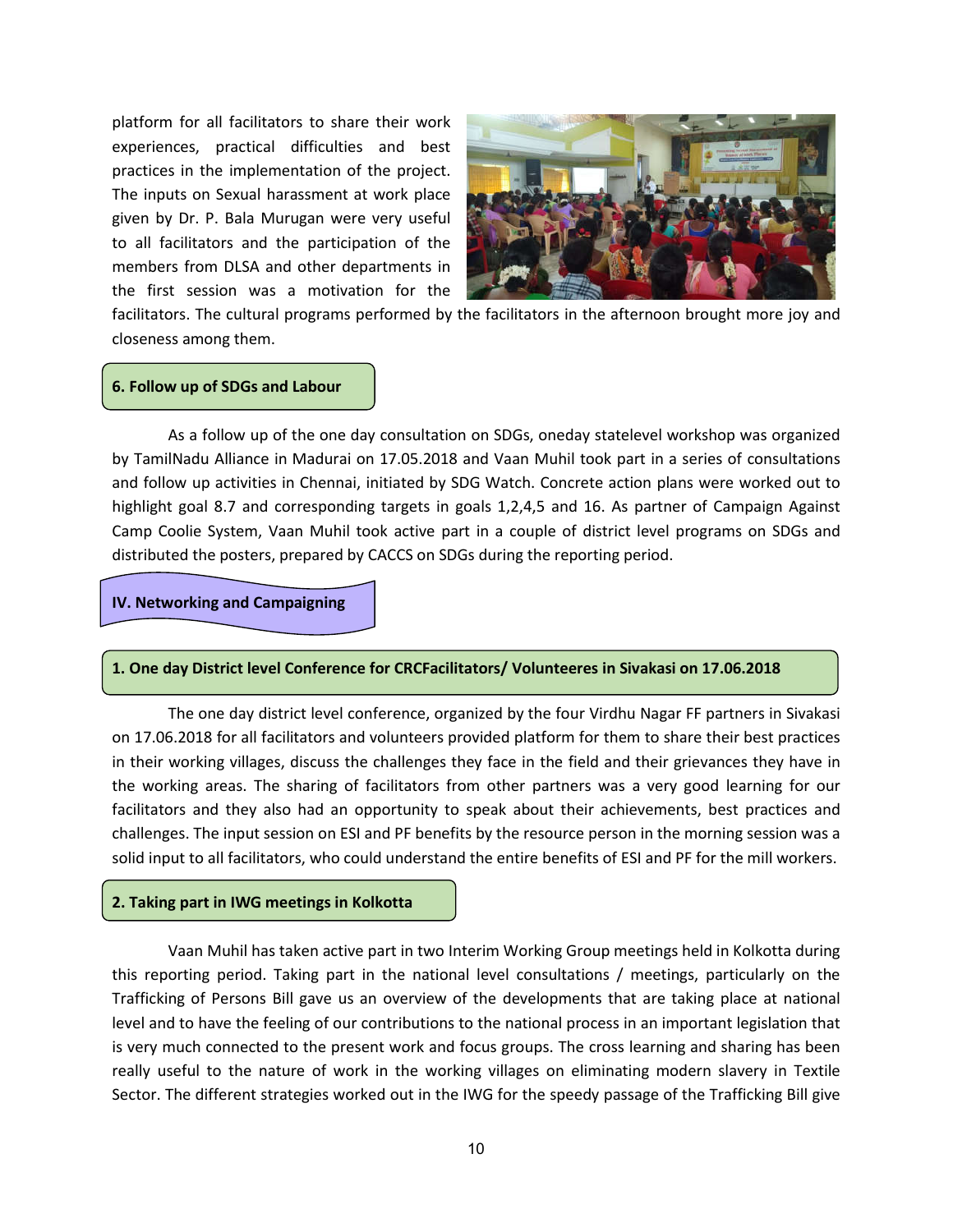us strength and perspectives in terms of policy advocacy and meaningful engagement with the policy makers at the national level.

#### **3. One day Orientation on SDGs for all partners in Madurai**

A one day orientation program on SDGs was organized for all FF partners other NGOs working for the rights and welfare of the adolescent girls / young women in Madurai on 17.05.2018, wherein Vaan Muhil staff actively took part. They could learn various SDGs, relevant targets and the corresponding global indicators that are evolved by the Inter Agency for SDGs and the national indicators evolved by the Central Govt / Niti Agaog. The participants felt the need for working on certain important SDGs and to focus on areas of interventions specific to working people / target groups. Concrete action plans were worked out to focus on target 8-7 and relevant other targets in goals: 1, 2, 4, 5, and 16. There has been a state level effort going on involving a number of NGOs and academics on SDGs. Vaan Muhil has been part of the state level process on this theme (Labour).

#### **4. Active involvment in the Statelevel Public Hearing in Chennai**

Vaan Muhil was actively involved in the one day Public Hearing on the safety of young women

mill workers in Textile Sector, organized by the Tamil Nadu Women Commission in Chennai on 23<sup>rd</sup> October 2018. As part of the Campaign, Vaan Muhil took a lead role in assisting the Women Commission and the organizing committee for the Public Hearing and to provide logistical support to all work. Vaan Muhil took efforts to take 13 cases to the Public Hearing and prepared all the petitions, depositions to be submitted to the Tamil Nadu commission.



### **5. Taking Part in the International Conference on Goal 8.7 in Bangkok**



Vaan Muhil had the privilege to take part in the international conference on NGO Alliance 8.7 focussing on human trafficking and modern slavery, held on  $3 - 5$ December 2018, at Bangkok. Nearly 60 CSOs took active part from 25 countries across the globe and discussed the modalities on strategies to materialize Goal 8.7. All the Indian partners felt the need for a collective effort on the issue and to involve all stakeholders who are working on this area in India. The active participation of Indian NGOs in the forum has resulted in a formation of a separate

WhatsApp group for the CSOs working on the issue.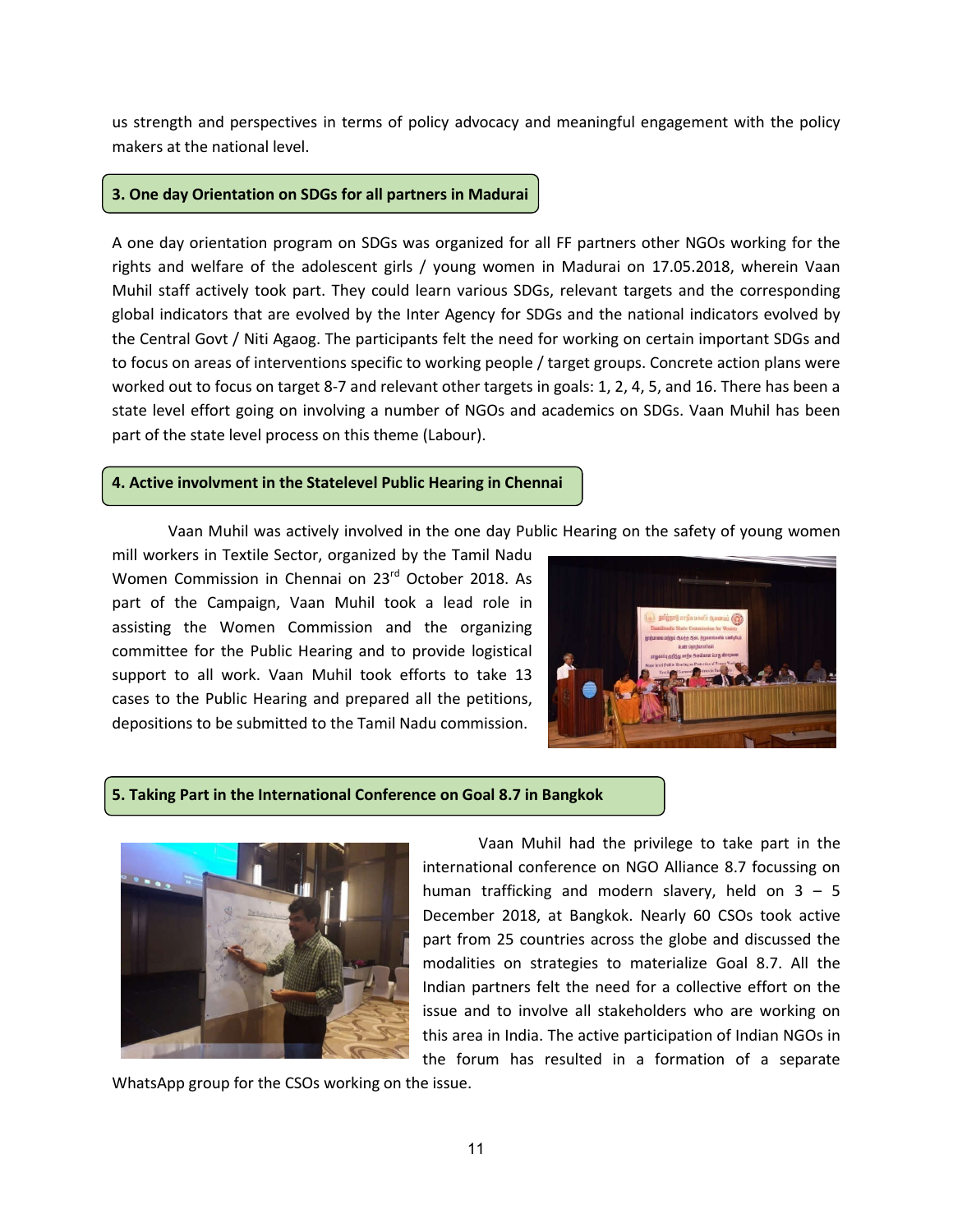#### **6. Signature Campaign on TOP Bill**

As a follow up of the Interim Working Group meetings on the Trafficking of Persons Bill 2018, Vaan Muhil has been fully engaged in collecting signatures from the people in the working villages in Srivilliputhur and Vembakkottai blocks in Virudhu Nagar district in November, keeping the Winter Session in mind. Vaan Muhil collected 4000 signatures from the community members in working villages and be active part of the Campaign Against Camp Coolie System in the Post Card Campaign in Quarter 4 and prepared letters to the Rajya Sabha MPs. Nearly 1800 letters were prepared and couriered to the Rajaya Sabha MPs from Tamil Nadu by the end of November. As FF Partner, Vaan Muhil was able to keep up the momentum on this issue during the Winter Wession. Vaan Muhil took the lead in this particular campaign in VirudhuNagar district and organized a press meet in the headquarters on 27.11.2018.

# **2. Statelevel Campaign Against Camp Coolie System**

In order to build a supportive environment for protecting the rights of adolescent workers in the Textile and Garment industries in Tamil Nadu, Campaign Against Camp Coolie System has undertaken the following activities, which could be categorized into four areas.

- 1. Strengthening Constituencies at district level (to address the issues of labour exploitation in Textile industry)
- 2. Strengthening Govt Mechanism (on prevention and response to the issue of labour exploitation in Textile sector)
- 3. Documentation and dissemination of information related to thematic areas
- 4. Participation of CACCS in state and national efforts and initiatives as part of TNA

The major activities in the reporting period include preparation and participation in the State level Public



Hearing on the safety of women workers in Textile industries, District level campaign efforts on the Trafficking of Persons of Bill and media engagement on this issue, CSO coordination and National level lobbying efforts for the Trafficking of Persons Bill and seeking the support of the MPs on the Labour Codes, mainly meeting the MPs from Tamil Nadu, as part of TNA initiative. It is worth mentioning here that CACCS has taken genuine efforts to strengthen the campaign

partners through collective efforts at district level and the CSO coordination, besides taking active part in all initiatives and programs, taken up by TNA.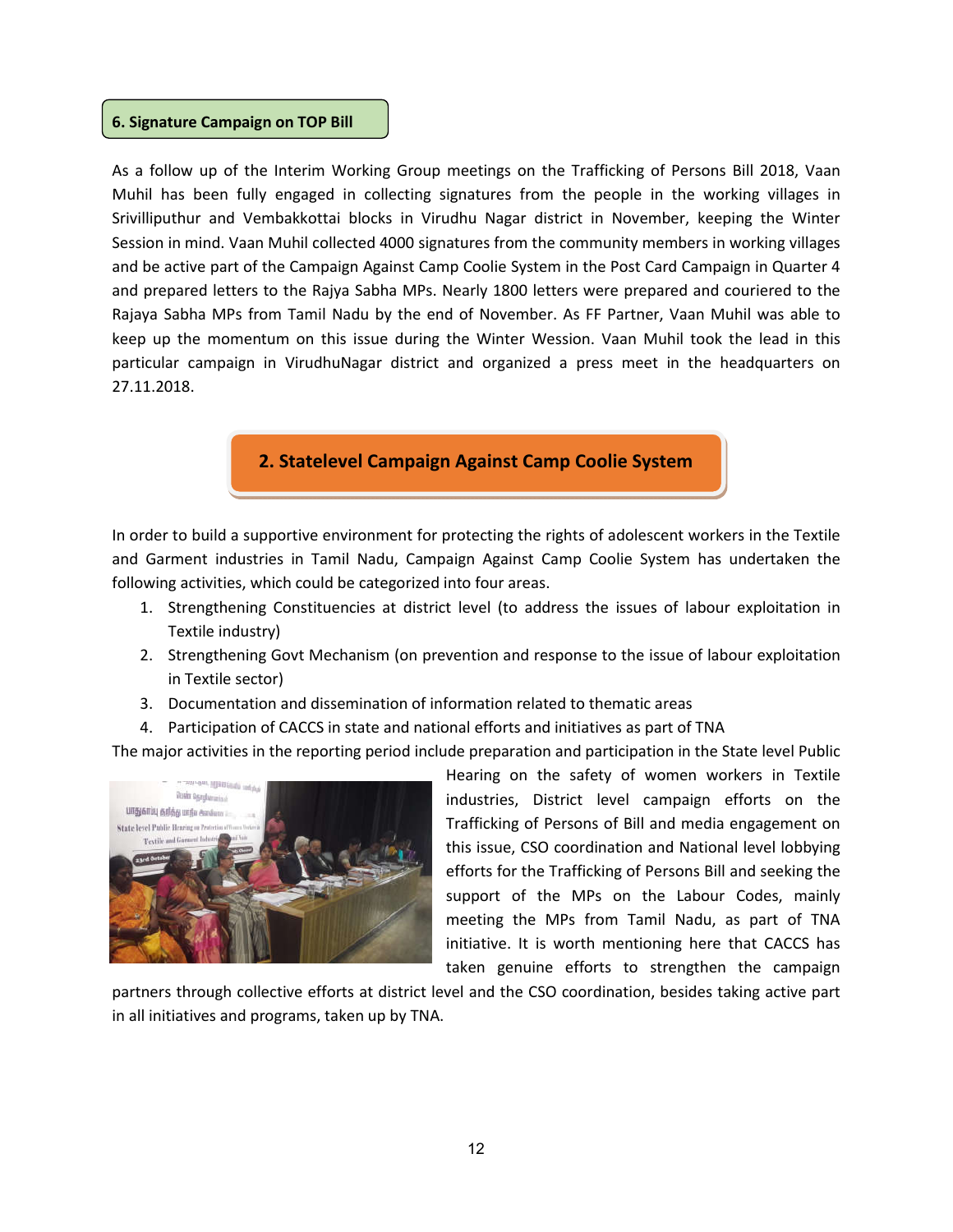#### **1. Post Card Campaign on TOP Bill**

With the CACCS partners and other CSOs at district level, the Campaign was able to strengthen

the CSO coordination in nine districts during the reporting period. The CSO coordination at district level that was established by CACCS in the previous Quarters, was very useful to take up the State level campaign on Trafficking of Persons Bill. Most of the partners have been very active in the post card campaign on the Trafficking of Persons Bill, which was passed in the Lok Sabha in July last year but



waiting for the approval of the Rajya Sabha for quite some time. CACCS partners were keeping up the momentum in at least seven districts, namely *VirudhuNagar, Tirunelveli, Thoothukudi, Trichy, Karur, Theni and Ramanathapuram* in November and December 2018. In addition, CACCS partners could reach out to new districts, namely *Madurai, Salem, Cuddalore, Tiruppur and Coimbatore.* Totally 15 NGO partners in the twelve districts were actively involved in the campaign and collected 29,500 post cards across the state, besides nearly 5000 letters were dispatched to the Raja Sabha MPs, seeking their support for the passage of the Bill.

#### **2. Press Meets at district level**

Press meets were organized in five districts on the post card campaign with the help of CACCS partners, under the banner of CACCS and TNA in November 2018. Each of the lead partners in the districts took efforts to organize the press meets in the districts *(VirudhuNagar, Trichy, Karur, Ramanathapuram and Tiruppur)* and the collected post cards in each district were displayed in front of the media persons during the press meets so as to impress the policy makers and the public that various stakeholders at different level are involved in the Campaign and to send a message to the policy makers that communities at the grassroots level demand the passage of the TOP Bill during the Winter Session. Detailed press notes were prepared by the Secretariat for the press meets to explain to the media persons on the dynamics of the post card campaign and the need for a comprehensive legislation to address the issue of trafficking.

#### **3. Awareness on the TOP Bill among college and school students in the districts**

The CACCS partners took efforts to reach out College and school students in seven districts (Ramanathapuram, Trichy, Karur, Tirunelveli, Thoothukudi, Dindigul and Madurai) and involve the student community in the post card campaign on the TOP Bill. At least 5000 students have been involved in the post card campaign on the TOP Bill.

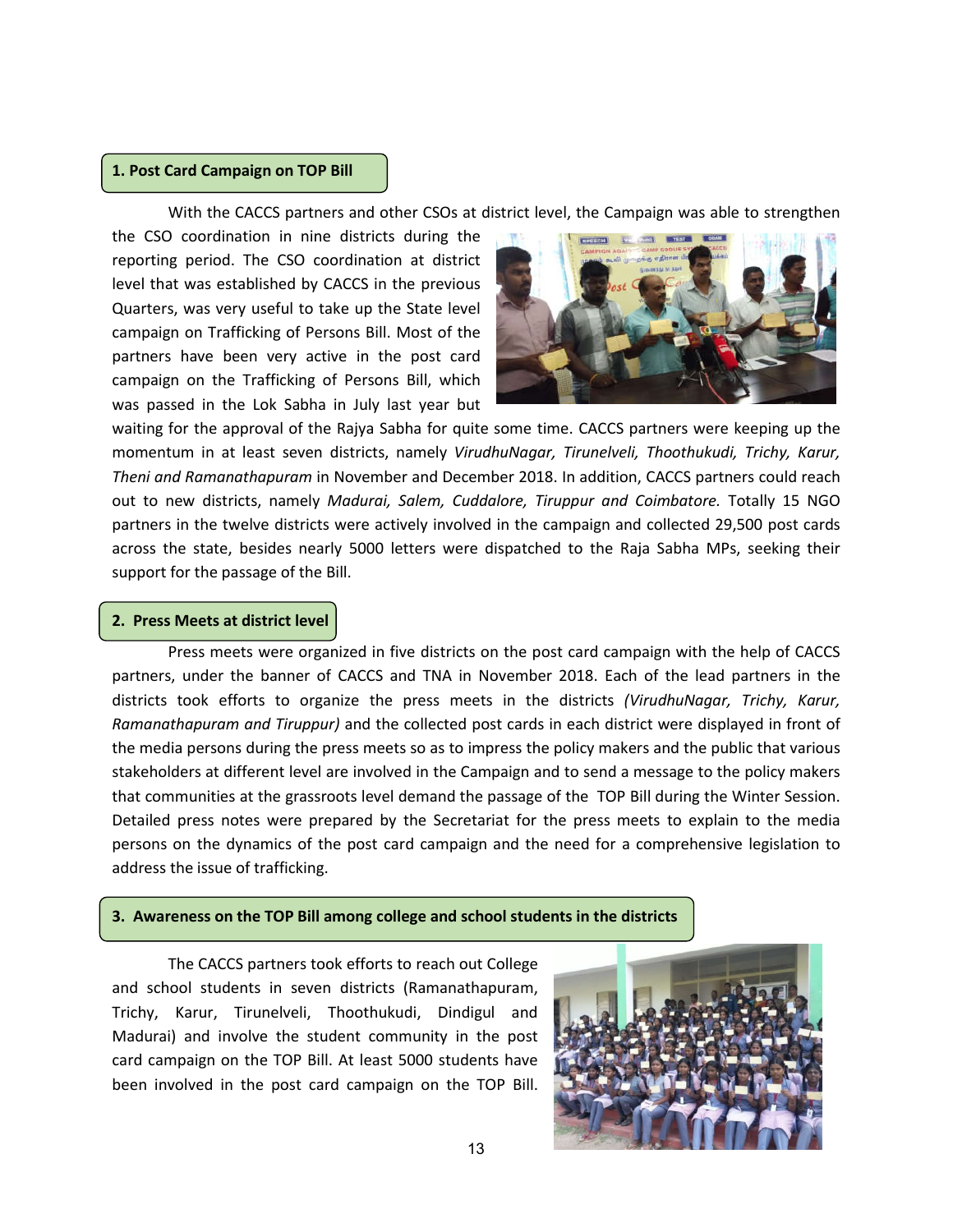Inputs were given to the students as to why the campaign demands for early passage of the TOP Bill by the policy makers. Handbills were prepared on the salient features of the TOP Bill and a small explanation on the need for the passage of the Bill in the Rashya Sabha, were widely distributed among the students during the post card campaign.

#### **4. Sensitization to CSOs, Trade Union leaders and other stakeholders in the districts**

Efforts were taken by the campaign partners at the district level to sensitize the Civil Society organizations, Trade Unions, Women groups and community leaders, explaining to them about the key provisions of the TOP Bill and how trafficking issue would be meaningfully addressed and crimes of Trafficking could be reduced considerably, if a comprehensive bill of this sort becomes a legislation in today's context. Many community leaders and women groups raised several questions on the bill and aspects of Trafficking issue and the partners could explain to them.

#### **5. State level Public Hearing in Chennai**

As part of strengthening the Govt mechanism in prevention and response system to the issue of exploitation, Campaign Against Camp Coolie System, took the lead in assisting the State Women Commission to organize the one day state level Public Hearing on the safety of young women workers in



Textile sector, in Chennai on 23<sup>rd</sup> October 2018. The Public Hearing was the major event that CACCS was actively involved in, along with its partners.

Detailed preparations were held for the Public Hearing, involving the partners and other NGOs from eight districts. Identifying cases for Public Hearing and classification of categories were done by a team of activists, supported by CACCS before the Public Hearing. The team sat with the Chairperson of the Tamil Nadu State Women Commission and other members in the Commission, to work out case details

for the one day event and other logistics for the same, well ahead of the Public Hearing. The petitions of the victims and other supported documents were compiled together by the team and sent to the Jury Panel and the experts before the Public Hearing so that they could read the documents compiled and come prepared for the hearing.

#### **6. Documentation Unit**

With the functioning of documentation unit in the Secretariat, CACCS was able to collect information related to thematic focus and could disseminate the same among our partners and other NGO members. Thanks to the documentation unit, CACCS was able to send materials immediately for post card campaign to all partners and translated contents to all MPs of Trafficking of Persons Bill.